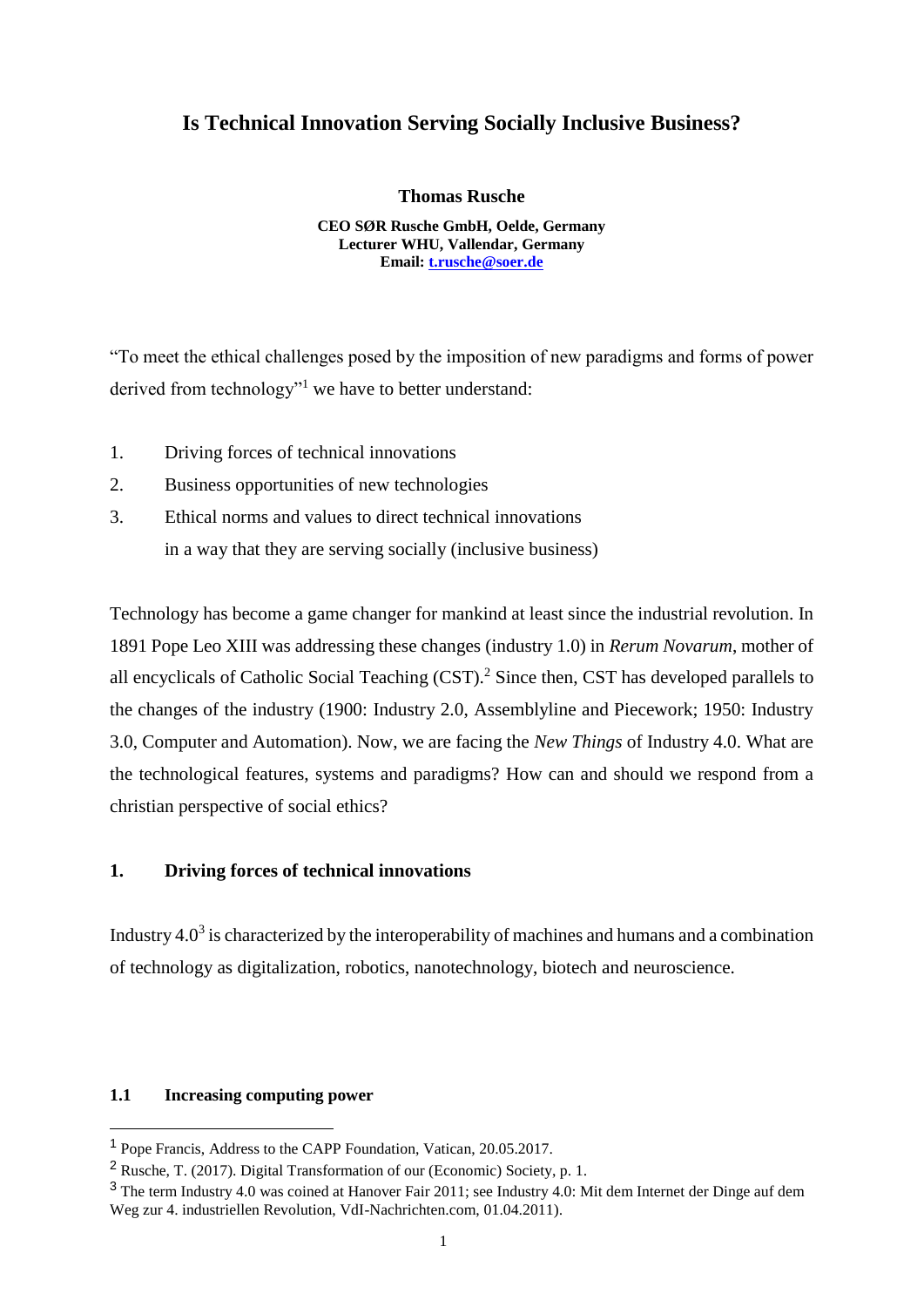The dynamics of this ongoing revolution owes its technological breakthrough to the coded transmission of information with an exponential increase of computing power.<sup>4</sup> Our smartphone of today wields a greater computational power than all the NASA computers combined that made the first landing on the moon in 1969 possible. In the  $21<sup>st</sup>$  century this accelerating performance could lead to a progress 1.000 times bigger than in the  $20<sup>th</sup>$  century.<sup>5</sup>

A relevant criteria for a better understanding of the increasing computing power is the sum of calculations per second (cps) a human brain can manage: ca.  $10^{16}$  (10 quadrillion) cps. In 2015, the Chinese Supercomputer *Tianhe-2* (\$390 million production cost) reached a capacity of 34 quadrillions cps, the forthcoming *Tianhe-3* will beat its predecessor with a ten times higher computational power.<sup>6</sup> By 2025, an affordable \$1,000 computer will beat the human cps capacity, empowering the digital transformation.

#### **1.2 Digital innovations reinforce each other**

The fifth generation of wireless mobile network systems (**5G)** expected in the early 2020's will have faster speed, improved coverage and enhanced signaling efficiency. Therefore, leading to a higher reliability of communication. **Cloud computing** allows the mobile user to access shared computer processing resources like data, tools and services everywhere and at any time. Whenever we are using the internet and clicking on Google search results, we are filling the global information-storage. Digital interaction leads to *big data*, in most cases a cost free byproduct. Big data is a huge and steadily growing data storage *(volume)*, often immediately available *(velocity)* and of a broad (*variety* - audio, figures, pictures, text, video). It cannot only be used to analyze users past behavior, but also for predictive analytics e.g. to identify potential criminal activity (predictive policing).<sup>7</sup>

**Blockchains** are secure storage for big data with access limited to defined parties within a peer network. Blocks within the chain are recording data in a verifiable way. Hence, without knowing each other peers can trust the data e.g. records of events. Blocks are rigid structures containing real transaction data. They are connected in a chain by a hash. Each block has a

<sup>4</sup> See Meyer, M. (2017). Die Digitalisierung als sozialethische Herausforderung, p. 6.

<sup>5</sup> See Kurzweil, R. (2001). The Law of Accelerating Returns, Essay, 07.03.2001.

<sup>6</sup> See Freitag, J. (2017). Eine Trillion Rechnungen in der Sekunde, FAZ-net, 20.02.2017.

<sup>7</sup> See Rienks, R. (2015). Predictive Policing: Taking a Chance for a Safer Future, 14.07.2015.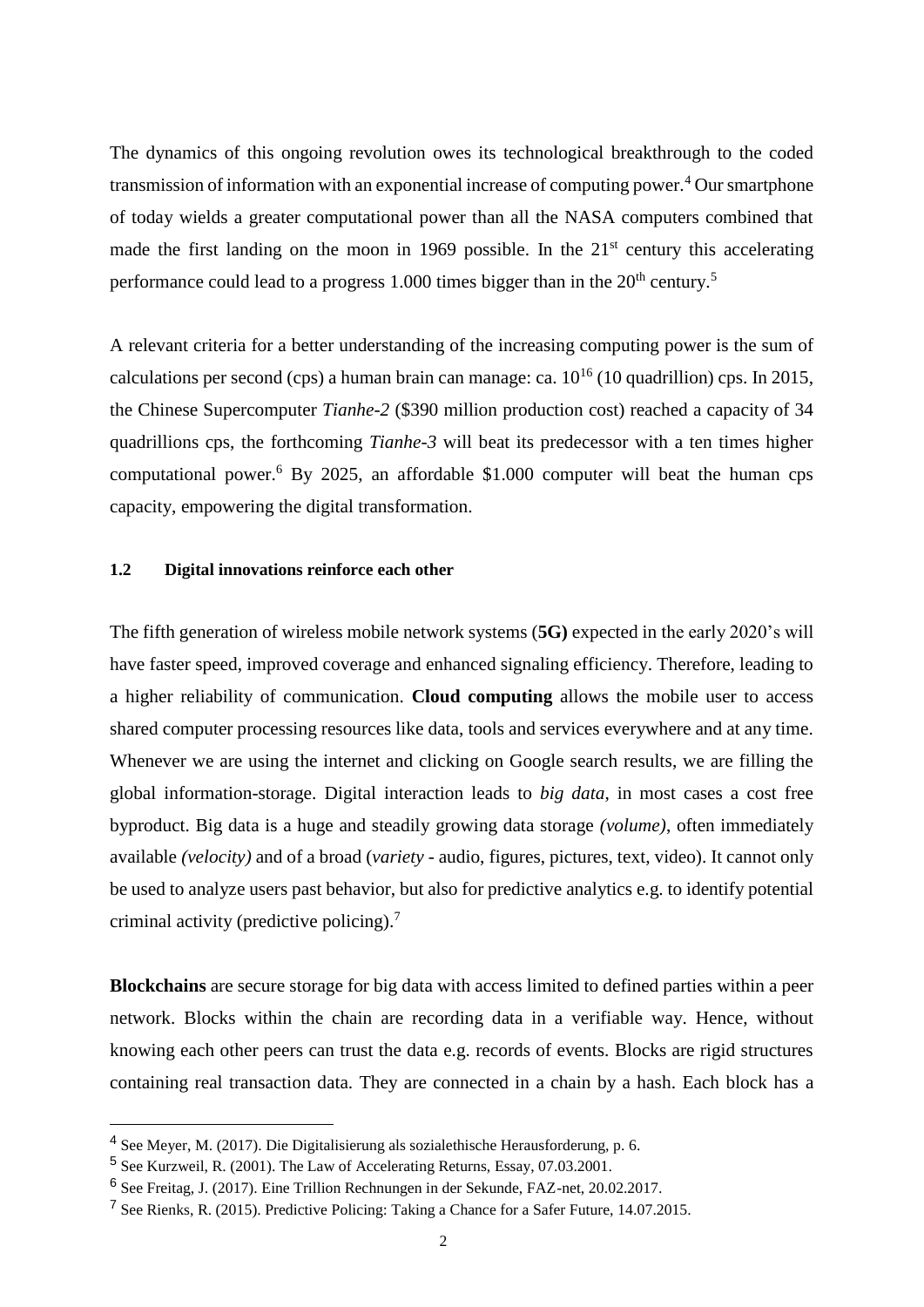timestamp and a header including metadata. Data within a block can only be altered by changing the whole chain and with consensus of all network participants. Blockchains are valueexchange protocols and therefore secure data storage, most commonly used for contracts, medical records and transaction processing. The blockchain technology allows cryptocurrencies like bitcoin to function without a trusted central server as the lender of last resort. In the future, security, privacy and efficiency of blockchains will be leveraged, as more or less all other digital technology and applications by the rise of Artificial Intelligence.<sup>8</sup>

#### **1.3 Rise of Artificial Intelligence (AI)**

Increasing computing power and brain research has become important 'providers' for the development of AI.<sup>9</sup> AI research analyzes cognitive human functions such as learning and problem solving, in order to develop computerized intelligent agents. In 2016, an AIagent (AlphaGo) won 4:1 against the world's best player, Lee Sedol, in the most complicated board game. To prepare for this victory, AlphaGo had to study several thousand Gogames to increasingly better understand rules and strategies, all in a supervised learning process. The AIagent is fed with data filtered by human experts. This supervision is not only costly, but it is also limiting the computers abilities to the knowledge of those human experts.

In Oct. 2017, *Nature* published an article on AlphaGo Zero<sup>10</sup>. AlphaGo Zero started learning the game without a given dataset, just knowing the rules and being programmed with a reward function. Due to such unsupervised learning it was playing in a distinctly non-human way, winning 100:0 against AlphaGo within three days. By using algorithms the AIagent has accumulated more Go-knowledge in a few days than human GoPlayers over thousands of years.<sup>11</sup>

By only using algorithms an AIagent is able to solve a specific problem better than a human. Although this is an important step for the rise of AI, the knowledge is still restricted on a specific area (ANI: Artificial Narrow Intelligence), such as playing Go or chess, driving a car or tracking

<sup>8</sup> See Corea, F.: The convergence of AI and Blockchain: what's the deal, 1 Dec, 2017.

<sup>&</sup>lt;sup>9</sup> The term 'Artificial Intelligence' was coined in 1955 in the preperational paper for the Dartmouth Conference (1956) by the former Kyoto price winner (1988) John McCarthy (1927-2011). At the Dartmouth Summer Research Project on Artificial Intelligence John McCarthy, Marvin Minsky, Nathaniel Rochester and Claude Shannon have laid the academic foundation of AI.

<sup>10</sup> Silver, D./Schnittwieser, J./Simonyan, K.: Mastering the game of Go without human knowledge, Nature, 550 (7676), pp. 354-359.

<sup>11</sup> See The Economist, Artificial Intelligence. Going places, 21 Oct, 2017, pp. 75-76.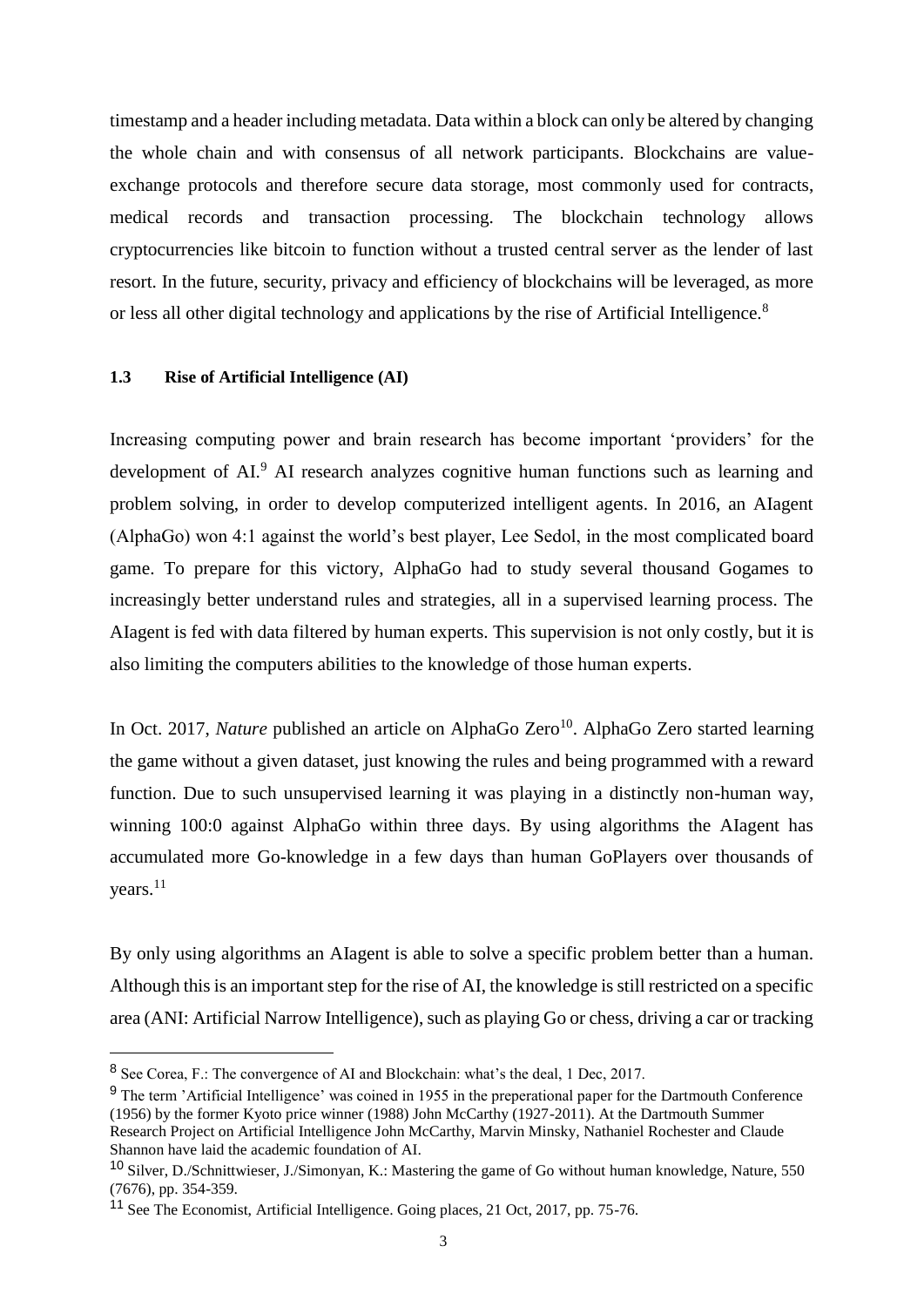protein in cells. Now, companies like DeepMind (developer of AlphaGo) DeepLearning or the Chinese rivals Alibaba and Baidu are investing heavily to develop a master algorithm, that creates Artificial General Intelligence (AGI). Such a general AIagent would be able to quickly solve any complex problem across the fields of science and applications by learning from its own experience. Within the AI research community there is no doubt that such a strong AI will be developed. Even the artificial superintelligence (ASI) seems to be on the horizon. Such a super intelligent agent would have "an intellect that is much smarter than the best human brains in practically every field including scientific creativity, general wisdom and social skills".<sup>12</sup> The mere possibility of ASI leads to the hypothesis of (technological) singularity. Singularity is on stage, when the intelligence explosion leads to self-improvement cycles, which are surpassing all human intelligence in a runaway reaction.<sup>13</sup>

Enabling such a process of recursive self-improvement is the far reaching goal of AI research. It leads not only to huge business opportunities, but also to fundamental ethical challenges for mankind.

# **2. Business opportunities of new technologies**

Rapid technological innovation leads to a disruption in the way that institutions like firms are usually processing. In the past, most of management planning was linear. Forecasts were based on experience. Now, digitalization leads to new business models with exponential growth. Well established companies are under attack and old fashioned management teams are quite often not prepared for these dramatic changes.

#### **2.1 Data management**

<u>.</u>

Every business process of a company can be rendered into digitalized programs. This requires large data quantities and the ability to analyze them profoundly. For digitally transformed enterprises, data turns into claims for prospecting gold. By means of gathering data,

<sup>12</sup> Bostrom, N. (2006). How long before superintelligence, pp. 11-30.

<sup>13</sup> John von Neumann (1903-1957) has already "centered on the accelerating process of technology and changes in the mode of human live, which gives the appearance of approaching some essential singularity in the history of the race beyond which human affairs, as we know them, could not continue" (Stanislaw Ulam, Tribute to John von Neumann, p. 5).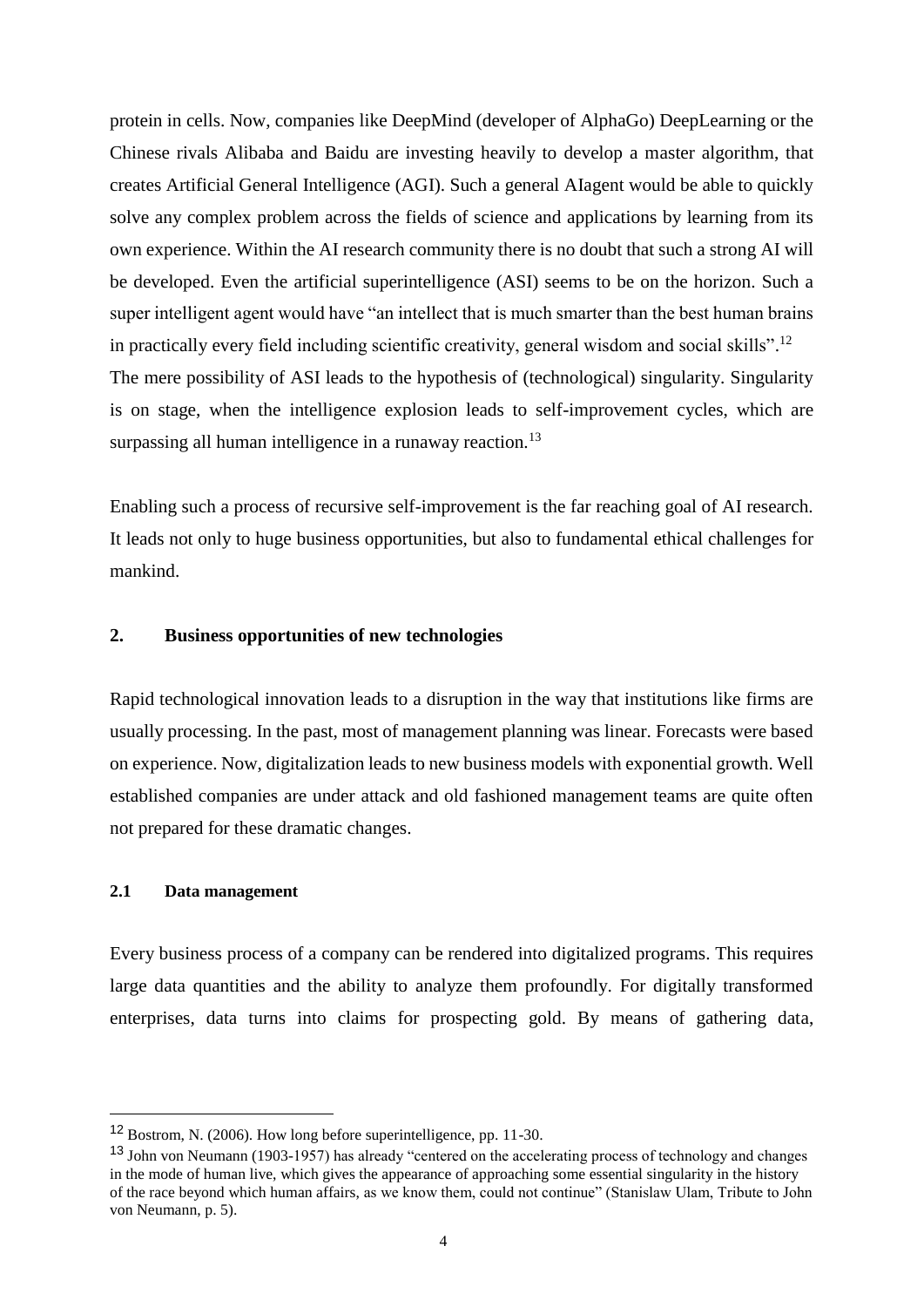management can make decisions precisely to the point. In a production line costs are minimized, in retailing stock can be reduced and services customized for gaining a higher turnover.

As large computing capacities become available at cheaper rates, digitalized start-ups see a mostly low barrier of entry, especially the capital demand for hardware as warehouses and all kind of 'brick and mortar' is little. It is well known today that the world's biggest retailer (Alibaba) owns no inventory, the biggest provider of overnight stays (Airbnb) no hotel estates and the biggest taxi company (Uber) has no cars in their assets.

#### **2.2 Platforms and networkers**

1

The winners of digital disruption build platforms and link up demand and supply without themselves providing or possessing the goods offered and demanded. Platforms are changing the fundamental rules of business "from controlling to orchestrating resources; from optimizing internal processes to facilitating external interactions".<sup>14</sup>

Platforms make use of the Sharing Economy, the systematic providing and reciprocal borrowing and lending of goods and resources. The automobile as a status symbol increasingly loses its meaning. Owning one, two or even three cars, which, in case of doubt, are parked at the wrong place, is less desirable than falling back on a 'car to go' anytime and anywhere. Platforms help themselves with cloud-computing and reach their audience via software nets, which they do not have to set up themselves at considerable costs, but which they use via interface without financing hardware and IT-development. For cloud clients, this is efficient, as only the service actually used is being charged. When software nets link up with electronic production structures, industry 4.0 can jump on this bandwagon, in which the individual production of products is cost-efficiently possible, leading to strategic advantages of specialization.

In the netted designing of thoroughly digitalized services of product and performance, start-ups in most cases act in a more agile fashion than enterprises established in pre-digitalization times. The latter, organized by a rigid linear hierarchy, leaves little room for creatively organizing projects where digital concepts are bred and realized. Such incubators are the nuclei of a new digital wave of founders, which, within the framework of a creative process of destruction, push analogous and encrusted enterprises out of the market.

<sup>14</sup> Alstyne, M. W. v. (2016). How Platform Businesses are Transforming Strategy, p. 1.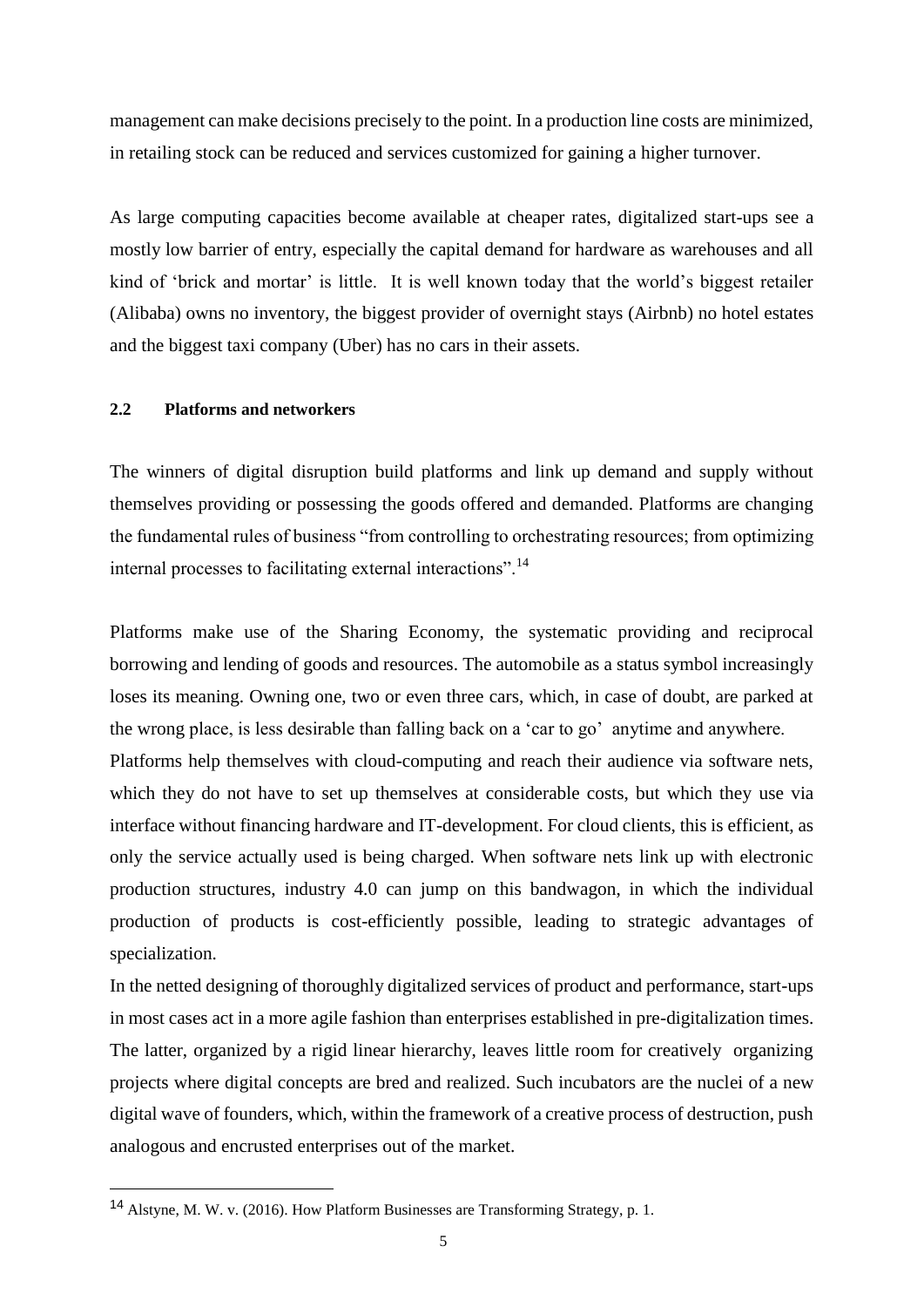Digital network effects are creating a dominance of GAFA (Google, Apple, Facebook, Amazon) in the west and BAT (Baidu, Alibaba, Tencent) in China. The value of the GAFA/BAF products and services is increasing by each additional user, producing a higher factorial (!) relation with exponential growth.

#### **2.3 Digital monopoly**

Network effects lead to a worldwide digital monopoly, which is nearly unregulated, due to a lack of international antitrust, fiscal and labour laws. Digital monopolists like GAFA are expanding relentlessly, not despite, but because of their huge size. The more data they collect and analyze, the bigger their use for a growing network community. These datakrakens are maximizing their monopolist's profit: The winner takes it all. The expanding GAFA Economy is in line with the shareholder model based on the utilitarian business approach, which claims that the action which maximizes utility (e.g. profits) is the best.

Within this utilitarian business model it is difficult to develop a stakeholder approach. The interests of others are only taken into account if this is useful to maximize the profit at least in the long run. Questions of justice are ignored, the pursuit of common good is not intended.

# **3. CST in the digital age**

Without a proper understanding of reality, ethic is a glass bead game. Therefore, we have to analyse the *rerum novarum* of our 21<sup>st</sup> century, in order to recognize ethical challenges. Within the limits of this paper, I shall concentrate on the technical innovation of AI. How can artificial intelligence serve socially inclusive business?

#### **3.1 Ethical challenge of AI**

1

The GAFA/BAT industry is investing billions to increase their AI capabilities.<sup>15</sup> "An exponential increase in the availability of digital data, the force of computing power and the brilliance of algorithms has fuelled excitement about this formerly obscure corner of computer

<sup>15</sup> Google alone spent 500 million US-\$ on Deep mind/Deep learning to develop AlphaGo.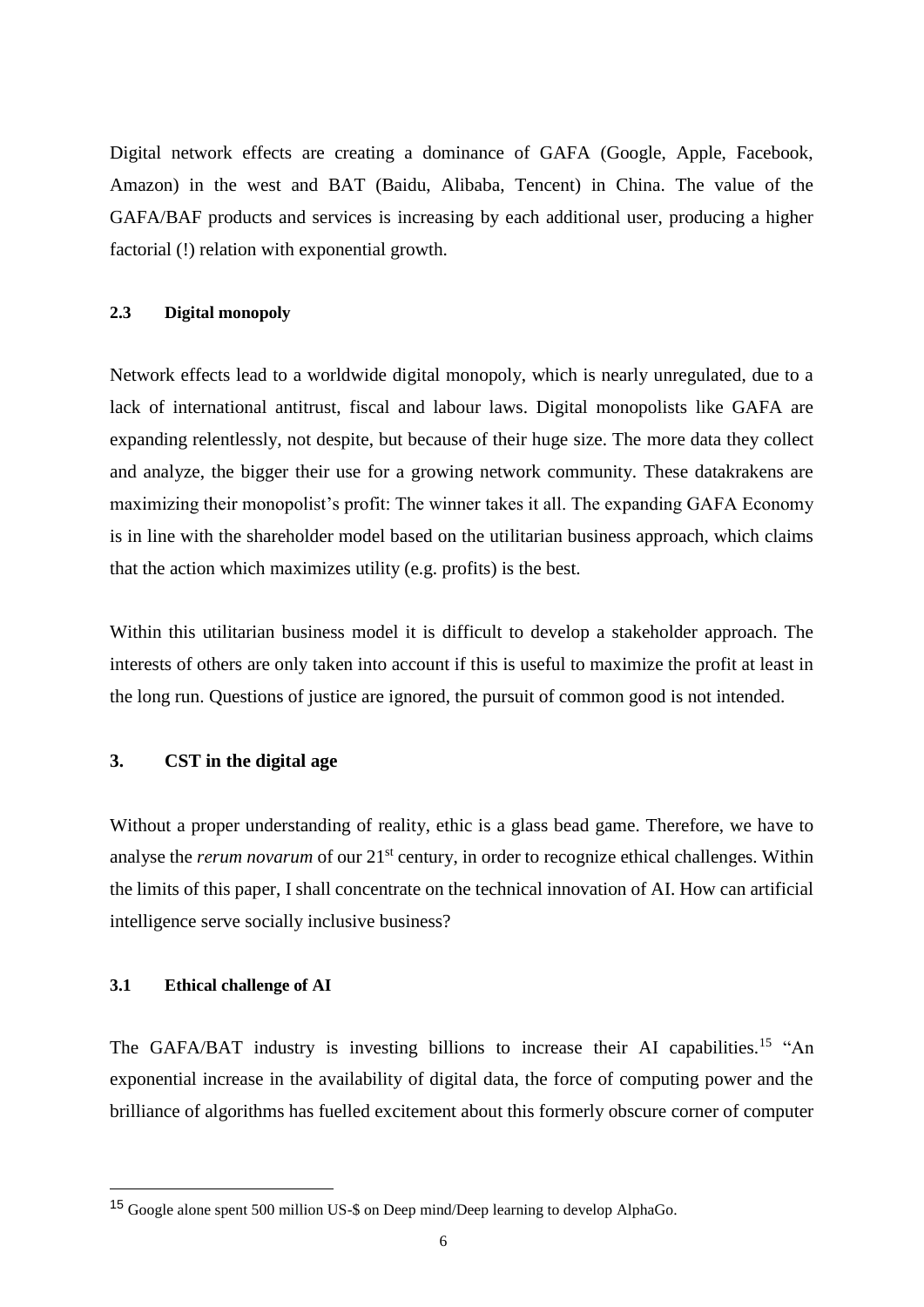science"<sup>16</sup> Companies are fighting for talents to develop AI knowledge, which leads to exponential extension of working force quality and a reduction in the quantity of employees.<sup>17</sup> In general, technical innovations, especially the use of AI for machine learning, will have grave employment implications. Overall, 50% of job activities worldwide can potentially be automated by AI-based computer technology. On the other hand, these innovations will create new jobs globally. These job shifts will affect more or less everybody. Either losing one's job and hopefully finding a new one or facing substantial changes in job descriptions and contents.

As test scores show, information technology has had no or little positive effects on school education up to now. In the future, AI will be helpful to educate people regarding new challenges in business and life. AI based educational technology (edtech) "is letting machines learn about the pupils using them by studying the data produced in the process (…). Pupils receive feedback that 'even the best teacher could not provide to all of class' ".<sup>18</sup> An AI based science of education can personalize the learning process and will help to create socially inclusive formation systems worldwide.

On the road from ANI to AGI, the GATA/BAF economy is heavily investing in brain research, aiming for brain-computer interfaces (BCIs). "Brain-computer interfaces may change what it means to be human".<sup>19</sup> Take the example of Bill Kochevar, a paralyzed man, who moves his arm and hand to feed himself by computerized mind control. A microchip is implanted in his brain stimulating the neural activities in the motor cortex commanding the electrodes in his arms. Nanotechnology allows the development of smaller and smarter brain implants, helping the blind, controlling Parkinson's disease and monitoring signs of depression. The more powerful these BCIs will become, the more ethical challenges will arise.

On the forthcoming road from AGI to ASI brain research has a leverager. Plagiarizing the brain is one of the key issues to create superhuman AIagents. "The real risk with artificial general intelligence isn't malice but competence. A super intelligent AI will be extremely good and accomplishing its goals, and if those goals aren't aligned with ours, we're in trouble".<sup>20</sup>

<u>.</u>

<sup>16</sup> The Economist, Artificial Intelligence. Battle of the brains, 9 Dec, 2017, p. 61.

<sup>17</sup> Eg. Apple a company with the highest market capitalization has only 120.000 employees compared with WalMart (2.000.000 employees).

<sup>18</sup> The Economist, Machine Learning, 22 Jul, 2017, pp. 16-17.

<sup>19</sup> The Economist, The next frontier, 6 Jan, 2018, p. 7.

<sup>20</sup> Tegmark, M. (2017), Life 3.0.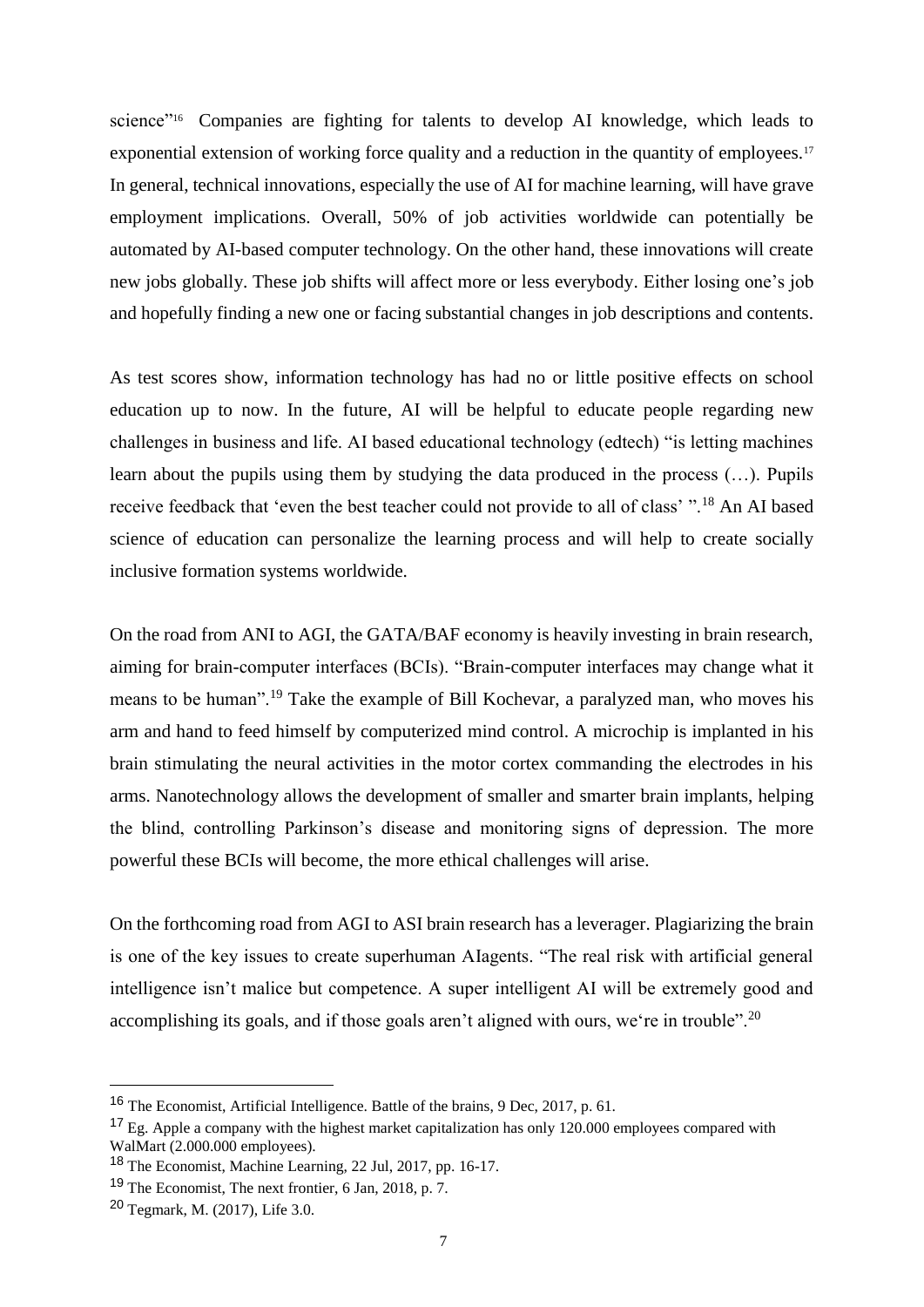Max Weber (1864-1920) has shown that choices of goals are not only interdependent with given means, but also influenced by the value-set of a decision maker. Without a clear and precise understanding of moral values, AI can be misused for any goal as the most powerful tool mankind has ever created. To avoid this, there is a need of social ethical reasoning.<sup>21</sup>

#### **3.2 Moral substance of social ethical principles**

The goal of CST is to assure *human dignity* and to increase the *common good* worldwide. Social ethical principles provide a meaningful framework for "social processes, structures and institutions"<sup>22</sup> and the dramatically changing conditions of our modern industrialized society. How can this order of ethics be grounded and applied to situations and challenges of our digital transformed world?

#### **3.2.1 Personality and sociality**

Man is more than data profile that can be put into algorithms. As an image of God s/he is endowed with a self-evident unalienable dignity. The foundation of CST is the sanctity of human life. Never must Man be turned means for other purposes. This unconditional respect of Man is valid either in cyberspace or in analogous face-to-face situations.

Man is in need of fellow-man to become a personality. The human person finds its "fulfillment only when touching others. It is open, can be spoken to and is set for dialogue".<sup>23</sup> Social interactions are the condition for his/her moral and personal development. Digitalization is no value in itself, but rather a technical mean to help socially unfold personality through communicative networking and social inclusion. In the light of CST any technical innovation makes sense only when serving (worldwide) realization of humaneness.

### **3.2.2 Solidarity and subsidiarity**

<sup>&</sup>lt;sup>21</sup> Now ethical debates are shifting from philosophy faculties to departments of engineering and computer science. And whereas philosophers are patient people, engineers are impatient, and hedge fund investors are more restless still. When Tesla engineers come to design a self-driving car, they cannot wait while philosophers argue about its ethics" (Harari, Y. N., Life 3.0, p. 5).

<sup>22</sup> Küppers, A. (2017). Die Ordnungsethik der katholischen Soziallehre, p. 6.

<sup>23</sup> Höffner, J. (2017). Christliche Gesellschaftslehre, S. 31.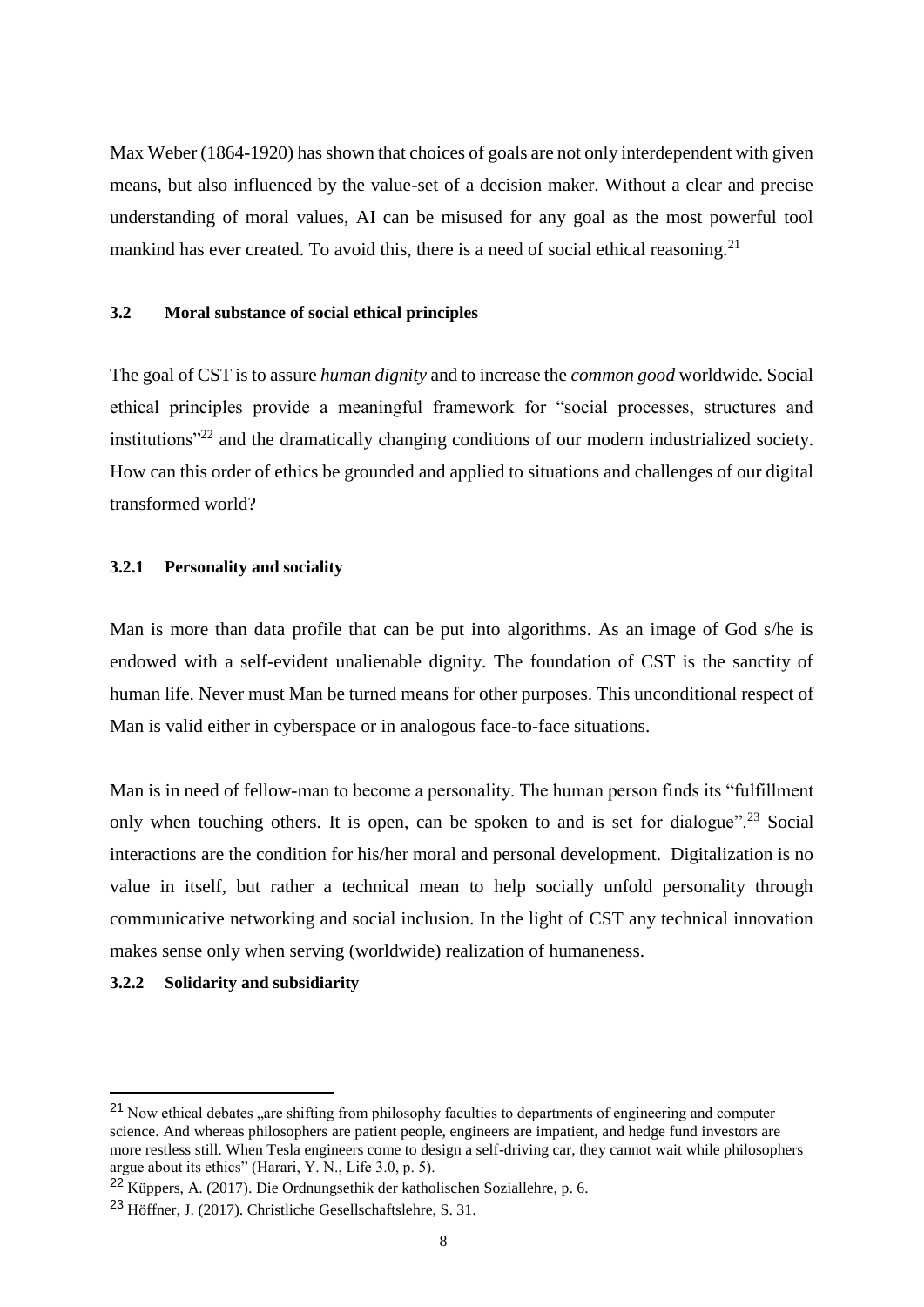The christian message of love fulfills itself in perfect human mutuality. Discovering oneself in the mirror of fellow-man, means both to stand by his side and understand his wishes and anxieties. In the digital world, too, there is need for a reliable social intercourse, which offers everybody freedom and secures necessary support. In a solidary community, the stronger helps the weaker. Complimentary to solidarity, the principle of subsidiarity allows the individual to regulate and achieve what s/he can do him/herself without being patronized by other individuals, organizations or state authorities. This subsidiary ranking and differentiation of individual micro level, entrepreneurial meso level and state macro level, simultaneously make clear a far reaching co-responsibility of the individual and of business for society at large. How can an agent contribute to the common good e.g. using technical innovations like AI to serve socially inclusive business?

Lacking or available financial means and social relationships, poverty or wealth, as well as (lacking) education decide on the access to the digital world. This digital divide of our society deserves active solidarity and subsidiarity: somebody born into this digital world, enjoying respective resources helps the pre-digitally socialized human beings who, on their part, oblige themselves to a continuous digital education. Digital natives prepare pre-digital fellow-men for coming technological changes. Everybody seeks to learn, within his/her means, responsibly handling new technologies. This corresponds to the social ethical motto that the human being gains perfection by his activities (omne agens agendo perficitur). Enterprises open internal digital spaces of communication (Intranet) and make an electronic linking with their co-workers and their stakeholders (e.g. suppliers and clients) possible. To unfold digital potential of development, each co-worker is entrusted with a space of decision-making as large as possible and is secured the necessary technological support. Enterprises protect co-workers from electronic mobbing and technological overexertion at the workplace. Responsible enterprises leave their outdated computers to aid organizations such as Digital Helpers,<sup>24</sup> which refurbish the devices and distribute them to socially-digitally under-privileged people, e.g. destitute immigrants, for free.

#### **3.2.3 Justice and mercy**

<sup>24</sup> www.digitalhelpers.org.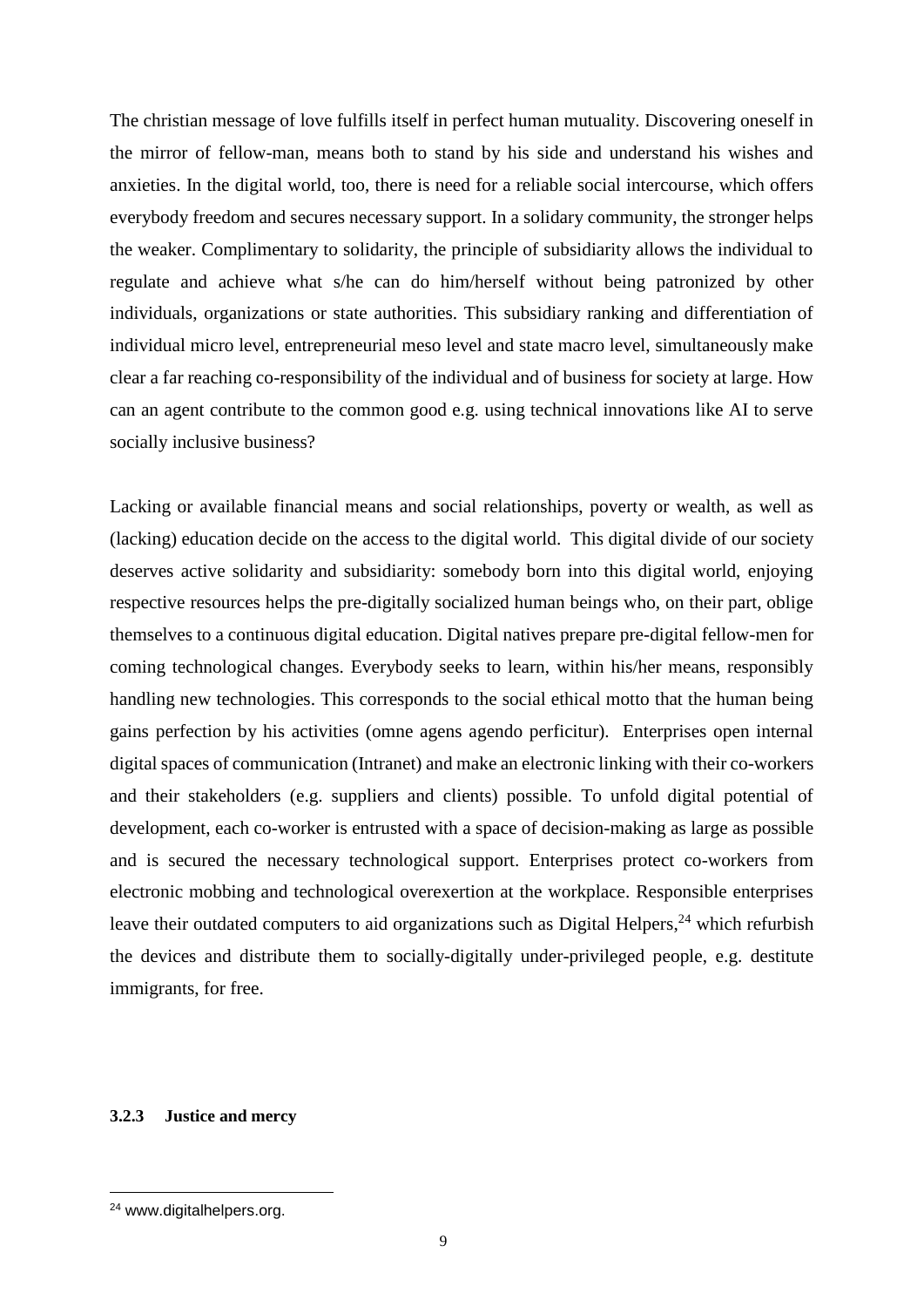On the grounds of unevenly distributed chances and individual skills, one must demand from the principle of justice that "human beings despite all other differences must be recognized as basically equal and therefore, despite all possible inequality, at least given the same chances to unfold their potentials".<sup>25</sup> CST turns against an utilitarian approach of utility maximization fomented by technical innovations at the expense of ostracized minorities, due to their lack of digital qualifications.

Justice is the least measure of love we humans owe each other, mercy its superior measure. At first "love and mercy have their place in close human relationships. But they are also a basic condition for people living together and among peoples".<sup>26</sup> Especially in a digital transformed society, there is a need for mercy and becomes concrete in an understanding, helpful dealing with pre-digital people, who feel excluded from technological progress and with digitally demented people, who have partially lost their sense of orientation in the analogous world.

The progress of digital innovations is leading to a turmoil for those who will lose their jobs or companies and social status. The existing social structure will be reshaped with more or less dramatical consequences for each human being. Facing social shifts, mercy can become an "innovative and motivating source of social justice"<sup>27</sup> enabling each human being to live a rewarding life.

# **3.3 AI in the light of CST**

How can technical innovation like AI serve socially inclusive business? How can "responsible imparting<sup>"28</sup> of social-ethical principles succeed under changing conditions of a digital transformed society? How can personality and sociality, solidarity and subsidiarity, justice and mercy be brought into the play of the protagonists on the action level of individuals and teams (Micro), enterprise and systems (Meso), state and world (Macro)? The 9 fields matrix in figure 1 is using these analytical dimensions for a better understanding of those 23 AI principles, formulated in Asilomar in 2017, signed by 1273 AI researchers and 2541 other endorsers.<sup>29</sup>

<sup>25</sup> Furger, F. (1992). Moral oder Kapital, p. 137.

<sup>26</sup> Kasper, W. (2013). Barmherzigkeit, p. 194.

<sup>27</sup> Kasper, W. (2013). Barmherzigkeit, p. 194.

<sup>28</sup> Weber, W. (2017). Christliche Ethik zwischen Anpassung und Widerstand, p. 12.

<sup>29</sup> [https://futureoflife.org,](https://futureoflife.org/) 29.1.2018.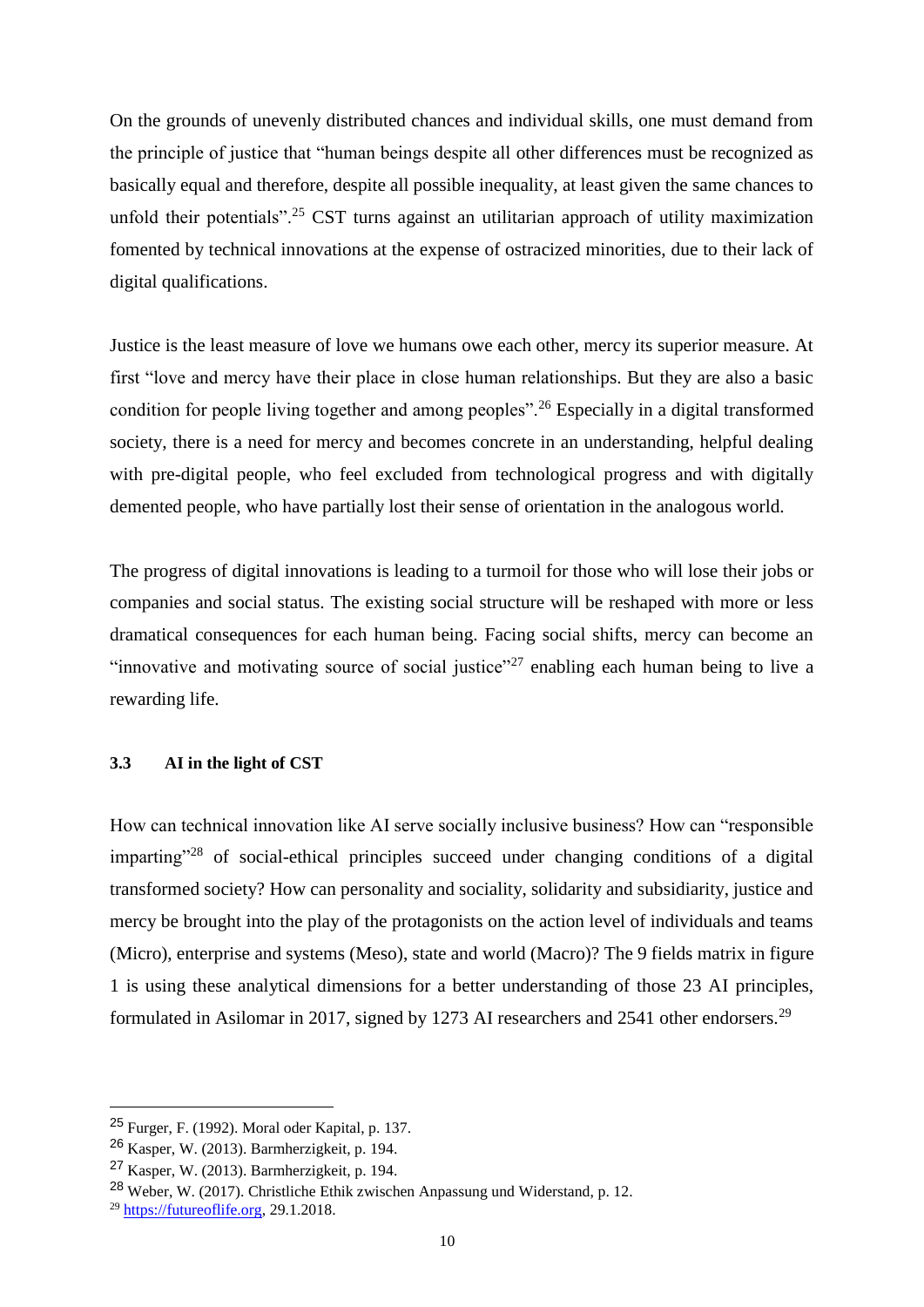Already Wilhelm Weber (1925-1983) postulated a CST "capable of dialogue".<sup>30</sup> In order to analyse, judge and act, it is necessary to watch and to listen. In an intellectual dialogue of people concerned and involved with the development of AI these new things can be evaluated. This requires not only an education in social ethics and the digital specialist's knowledge but also heeding the imperative for discourse:  $\gg$ Argue meaningful, be credible and seek consensus <<, in this case about the actual situation and the future dynamics of AI research and its potential effects on humanity.

Without a dialogue of all people involved and affected, these technical innovations will not serve socially inclusive business. Improving the quality of dialogue by a free exchange of all relevant arguments opens the door for the permanence of genuine human life on earth (Hans Jonas).

Figure 1: Social ethical reflection on the action fields of AI

<sup>30</sup> Weber, W. (2017): Christliche Ethik zwischen Anpassung und Widerstand, p. 12.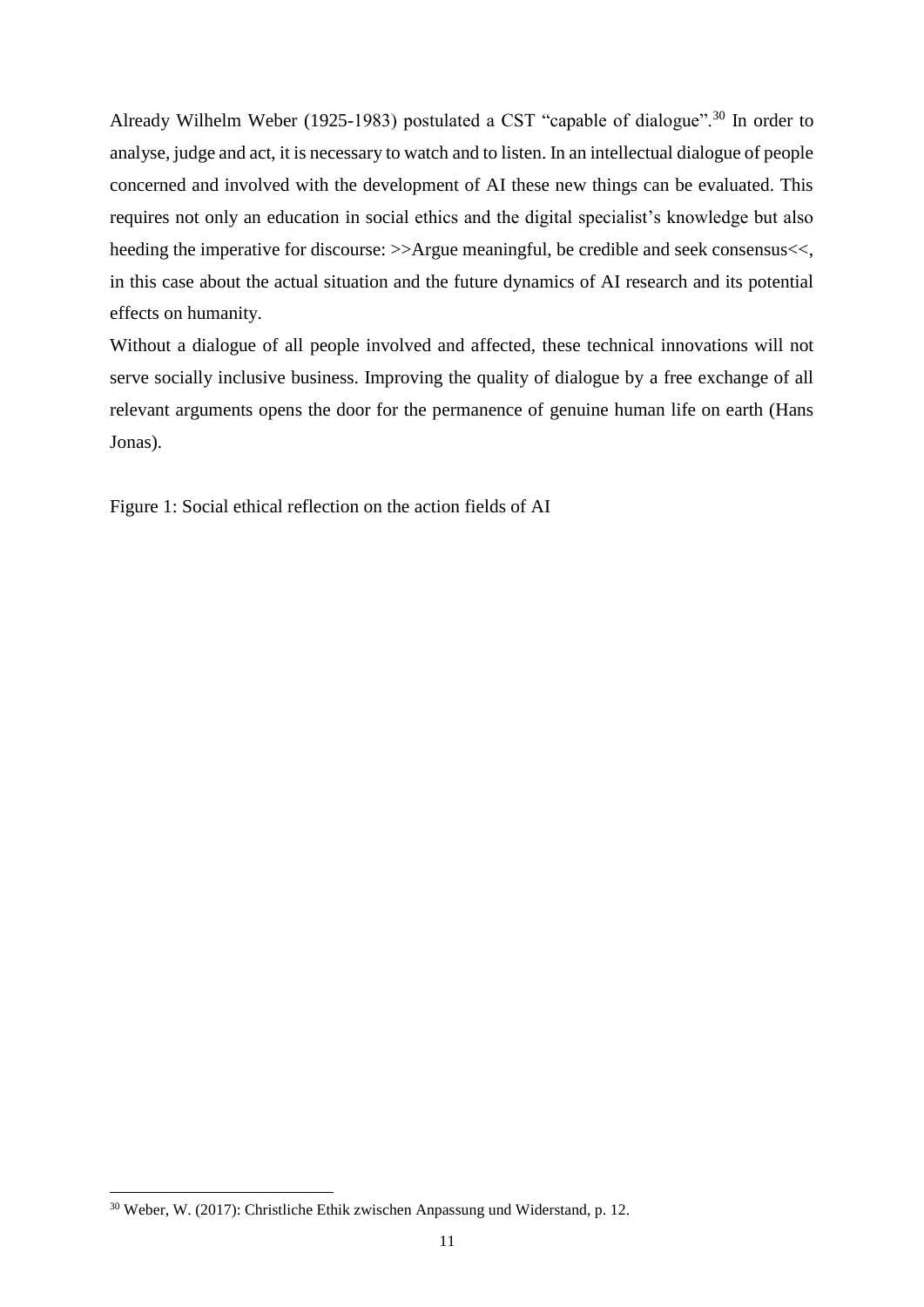| <b>Level of Activities</b><br><b>Social Ethical Principles</b> | <b>MICRO LEVEL</b><br>of Individuals and Teams                                                                                                                                                                                                            | <b>MESO LEVEL</b><br>of Enterprises and Systems                                                                                                                                                                                                            | <b>MACRO LEVEL</b><br>of State and World                                                                                                                                                                                                                                                                                                                                |
|----------------------------------------------------------------|-----------------------------------------------------------------------------------------------------------------------------------------------------------------------------------------------------------------------------------------------------------|------------------------------------------------------------------------------------------------------------------------------------------------------------------------------------------------------------------------------------------------------------|-------------------------------------------------------------------------------------------------------------------------------------------------------------------------------------------------------------------------------------------------------------------------------------------------------------------------------------------------------------------------|
| <b>Personality and Sociality</b>                               | Culture of cooperation and trust between AI<br>§4<br>researches<br>Responsibility of AI designers to shape moral<br>I <sub>S</sub> 9<br>implications of AI use and misuse<br>§13 AI use of personal data must not curtail<br>people's liberty and privacy | §6 AI systems should be safe and secure<br>Failure transparency of Al-Agents<br>I§7<br>§10 Goals and behaviours of AI-systems should<br>aligne with human values                                                                                           | §8 Humans must audit judical AI decision-<br>making<br>§19 Without consensus avoid strong<br>assumptions regarding upper limits on<br>future AI capabilities                                                                                                                                                                                                            |
| <b>Solidarity and Subsidiarity</b>                             | S 5 Race Avoidance between AI teams<br>IS16 Humans should choose how and whether to<br>delegate decisions to AI systems, to<br>accomplish human-chosen objectives                                                                                         | No undirected, but beneficial intelligence<br>I§1<br>§2.2 Al must grow prosperity while maintaining<br>people's resources and purpose<br>§14 Al should benefit and empower as many<br>people as possible                                                   | Constructive exchange between AI<br>§3<br>researchers and politicians<br>§15 The economic prosperity created by AI<br>should be shared broadly to benefit all<br>of humanity<br>§17 Al should improve the civic health of society<br>§20 Al could represent a profound change in<br>history of live and earth                                                           |
| <b>Justice and Mercy</b>                                       | §11 Ideals of human dignity, rights, freedom<br>and cultural diversity should design and<br>operate AI<br>§12 People should have the right to access,<br>manage and control the data they generate<br>for the use of AI                                   | AI research must ensure law, ethics and<br>§2<br>social study<br>§2.1 Al systems must do what we want without<br>malfunctioning or getting hacked<br>§22 Recursive self-improvement AI-systems<br>must be subject to strict safety and control<br>measures | §2.3 Fair and efficient legal system managing<br>Al's risks<br>§2.4 Legal and ethical status of AI values<br>§18 Avoid an AI arms race with lethal autonomus<br>weapons<br>§21 Especially catastrophic risks posed by Al<br>must be subject to planning and mitigation<br>efforts<br>§23 ASI should only be developped for the<br>benefit of all humanity (common good) |
| Figure 1: Social-ethical reflection on the action fields of A  |                                                                                                                                                                                                                                                           |                                                                                                                                                                                                                                                            |                                                                                                                                                                                                                                                                                                                                                                         |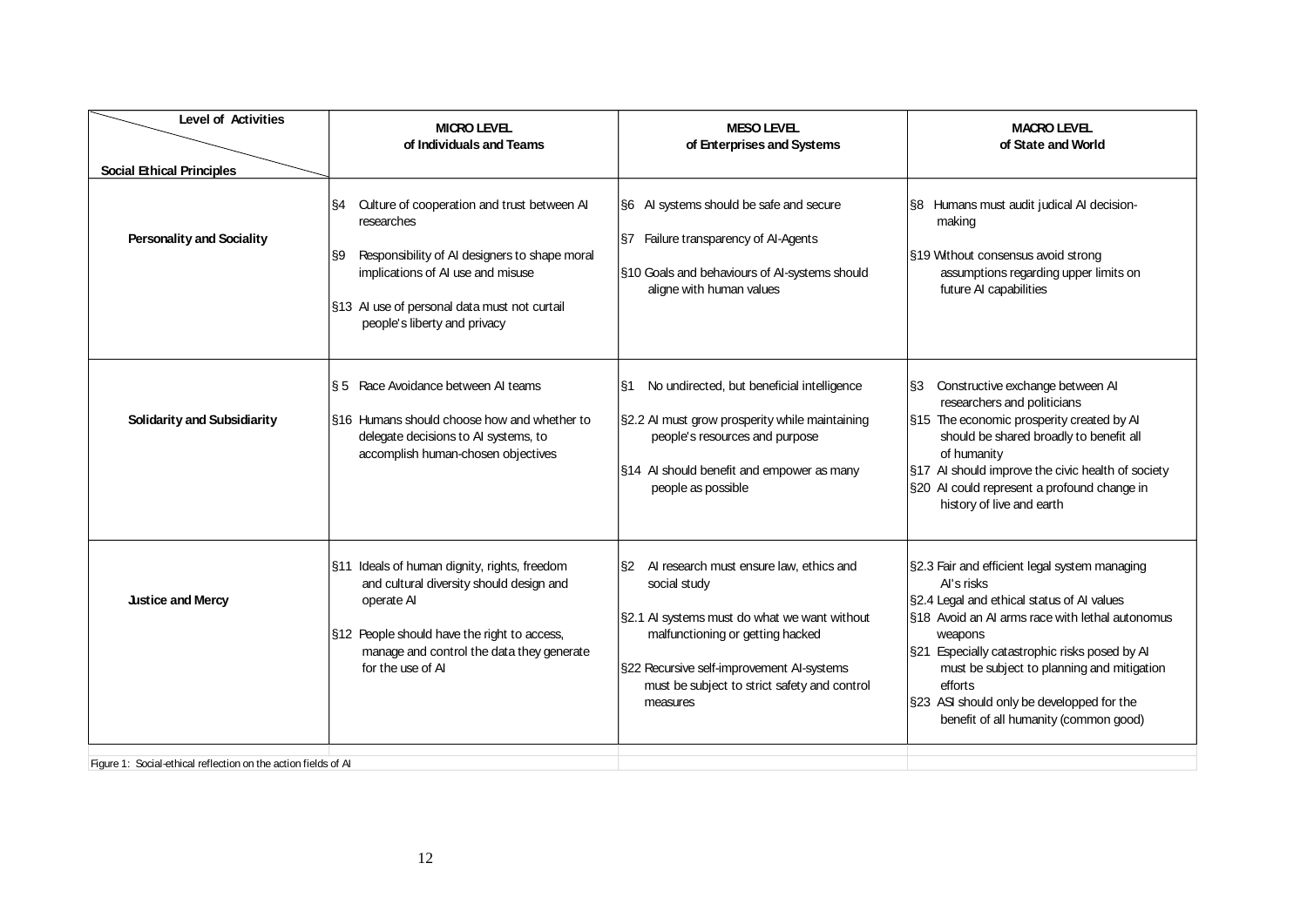# **References**

Alstyne, Marshall W. van (2016): How Platforms Businesses are Transforming Strategy. In: Harvard Business Review, 7 Apr., 2016

Bostrom, Nick (2006): How long before Superintelligence. In: Linguistic and Philosophical Investigations, Vol. 5, No. 1, 2006, pp. 11-30

Corea, Francesco (2017): The convergence of AI and Blockchain: what's the deal, 1 Dec, 2017

Digital Helpers: www.digitalhelpers.org

Freitag, Josef (2017): Eine Trillion Rechnungen in der Sekunde, FAZ-net, 20.02.2017

Furger, Franz (1992): Moral oder Kapital, 1992

Harari, Yuval Noah (2017): Life 3.0 by Max Tegmark review, The Guardian, 22 Sep, 2017, pp. 1-7

Höffner, Joseph (1962): Christliche Gesellschaftslehre, 3. Aufl., Kevelaer 1962

Kaspar, Walter (2013): Barmherzigkeit, Freiburg i. Br. 2013

Küppers, Arndt (2017): Die Ordnungsethik der katholischen Soziallehre. In: Kirche und Gesellschaft, Nr. 436, 2017, p. 6.

Kurzweil, Ray (2001): The Law of Accelerating Returns, Essay, 7 Mar, 2001

Meyer, Matthias (2017): Die Digitalisierung als sozialethische Herausforderung. In: Kirche und Gesellschaft, Nr. 424, 2017, p. 6.

Rienks, Rutger (2015): Predictive Policing: Taking a Chance for a Safer Future, 14 Jul, 2015

Rusche, Thomas (2017): Digital Transformation of our (Economic) Society. In: Kirche und Gesellschaft, Nr. 439, 2017, p. 1.

Silver, David/Schnittwieser, Julian/Simonyan/Karen et al (2017): Mastering the Game of Go without Human Knowledge, Nature, 550 (7676), 2017, pp. 354-359

Tegmark, Max (2017): Life 3.0, New York 2017

The Economist (2017): Artificial Intelligence. Going places, 21 Oct, 2017, pp. 75-76.

The Economist (2017): Artificial Intelligence. Battle of the brains, 9 Dec, 2017, pp. 61-63

The Economist (2017): Machine Learning, 22 Jul, 2017, pp. 16-18

The Economist (2018): The next frontier, 6 Jan, 2018, p. 7